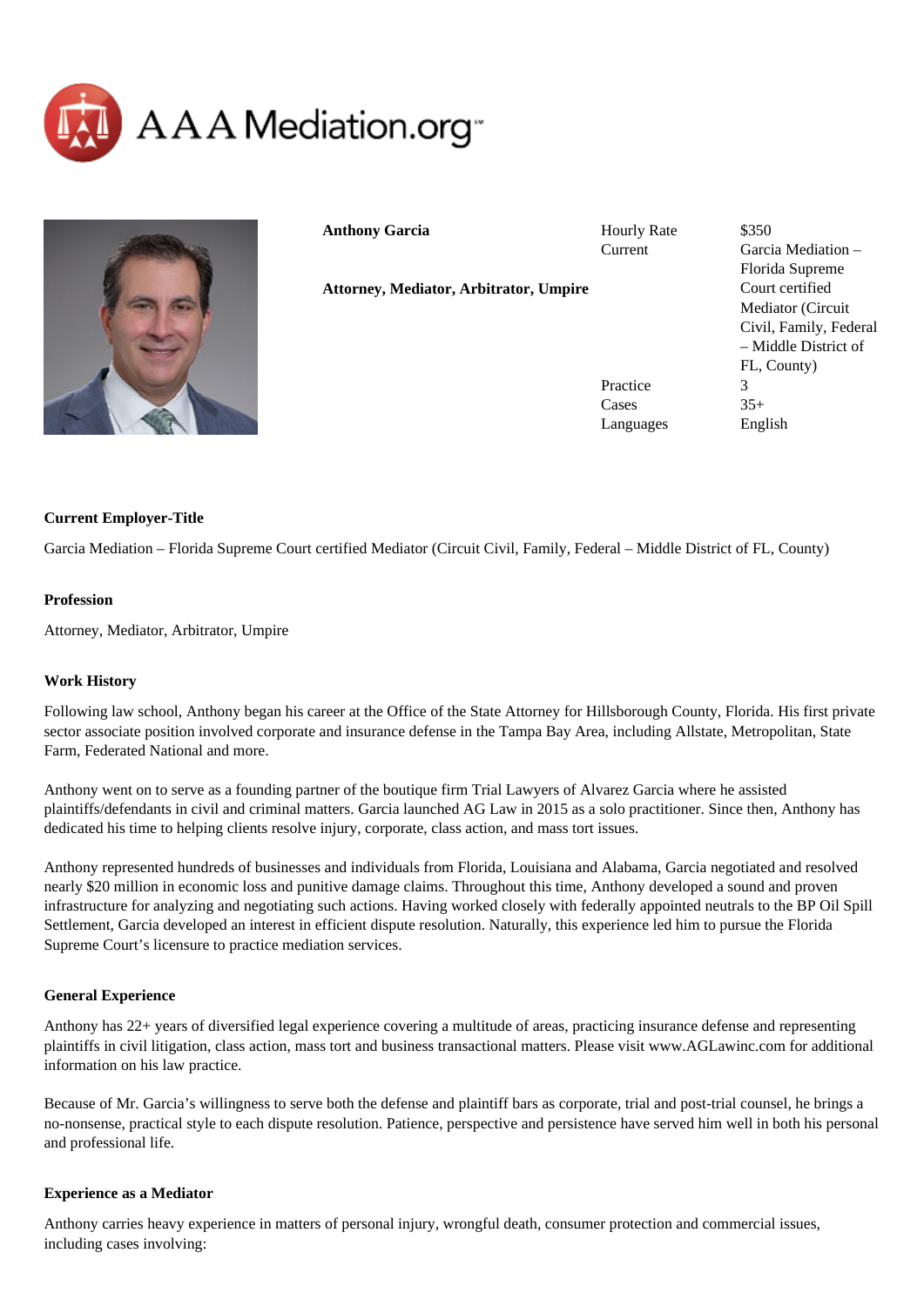- Automobile accidents
- Premises liability
- Florida's Deceptive and Unfair Trade Practices Act
- Contracts
- Business disputes
- Non-compete agreements
- HOA disputes
- Libel & slander
- Sports
- Product liability

#### **Representative Issues Handled as a Mediator**

Business disputes, commercial litigation, auto injury, premises liability, homeowner's disputes, family, legal malpractice, BP claim/contractor dispute, fee dispute, contract issues, sports, international tax disputes.

#### **Multi Party Mediation Experience**

Yes – both Zoom and in person.

### **Years of Practice as a Mediator**

3

## **Total Number of Cases Mediated**

 $35+$ 

### **Mediation Experience as an Advocate or Party**

Anthony has 22+ years of diversified legal experience covering a multitude of areas, practicing insurance defense and representing plaintiffs in civil litigation, class action, mass tort and business transactional matters. Over the past two decades Anthony has participated in numerous mediations for his legal cases.

#### **Mediation Philosophy**

Patience – Perspective – Persistence

#### **Mediation References**

Available upon request.

#### **Alternative Dispute Resolution Training**

Circuit Civil, County, Family, Federal – additional training in online mediation, virtual mediation, The New Conflict Management, Friendly Divorce, Mathematics of Zero-Sum negiations, Courtless Divorce Options.

### **Professional Licenses**

FL Bar licensed attorney

#### **Professional Associations**

Hillsborough County Bar Association, Florida Bar, Jesuit Bar Association.

#### **Education**

A native of Tampa, this Jesuit High School graduate earned his degree in communications from the University of Florida. Anthony studied law at both the South Texas College of Law and Stetson University before graduating in 1996.